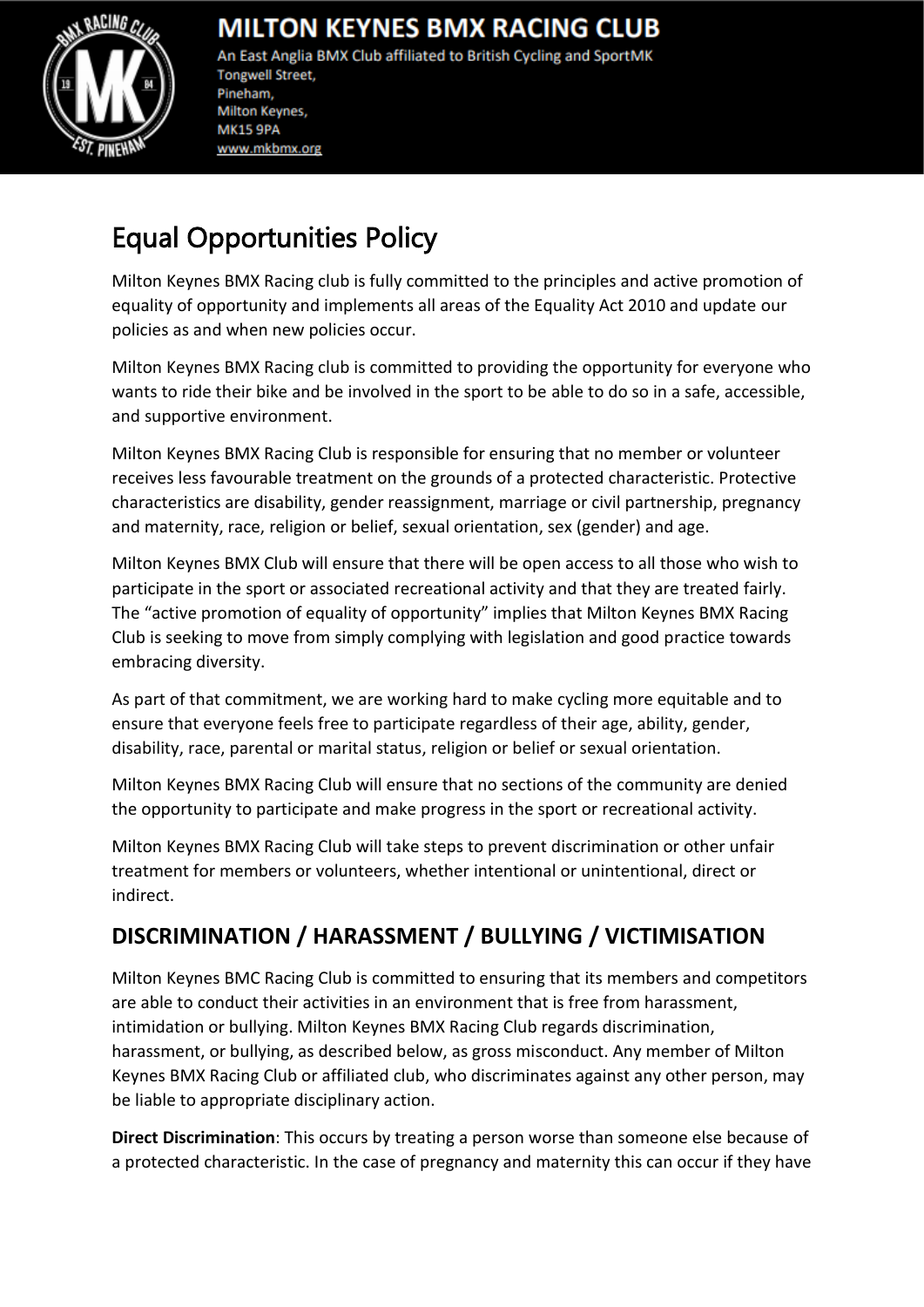the protected characteristic without needing to compare treatment to someone else. Additionally, direct discrimination can occur because someone is thought to have a protected characteristic or because they associate with someone who has a protected characteristic.

**Indirect Discrimination**: This occurs by putting a rule or way of doing things that has a worse impact on someone with a protected characteristic that someone without one, when this cannot be objectively justified.

**Discrimination Arising From Disability**: This occurs by treating a disabled person unfavourably because of something connected with their disability when this cannot be justified.

**Failing to make Reasonable Adjustment**: This occurs by failing to make reasonable adjustment for disabled people which cannot be justified.

**Harassment:** Is unwanted conduct which has the purpose or effect of violating someone's dignity or which is hostile, degrading, humiliating or offensive to someone with a protected characteristic or in a way that is sexual in nature.

**Bullying**: Bullying is one form of personal harassment. It is the misuse of power or position to persistently criticise or to humiliate and undermine an individual's confidence.

**Victimisation**: Treating someone less favourably because they have taken (or might be taking) action under the Equality Act or supporting someone who is doing so.

#### **IMPLEMENTATION**

A copy of this document will be available to all employees, members and volunteers of British Cycling.

All members and volunteers have responsibilities to respect, act in accordance with and thereby support and promote the spirit and intentions of this policy.

Milton Keynes BMX Racing Club will take measures to ensure that its recruitment practices are non-discriminatory. A planned approach will be adopted to eliminate barriers which discriminate against particular groups.

#### **POSITIVE ACTION**

Milton Keynes BMX Racing Club may take positive action for any group which is underrepresented in membership, representative bodies, workforce or participation events that share a protected characteristic and suffer a disadvantage connected to the characteristic.

Additionally, Milton Keynes BMX Racing Club may take positive action in the provision of services for people who share a protected characteristic.